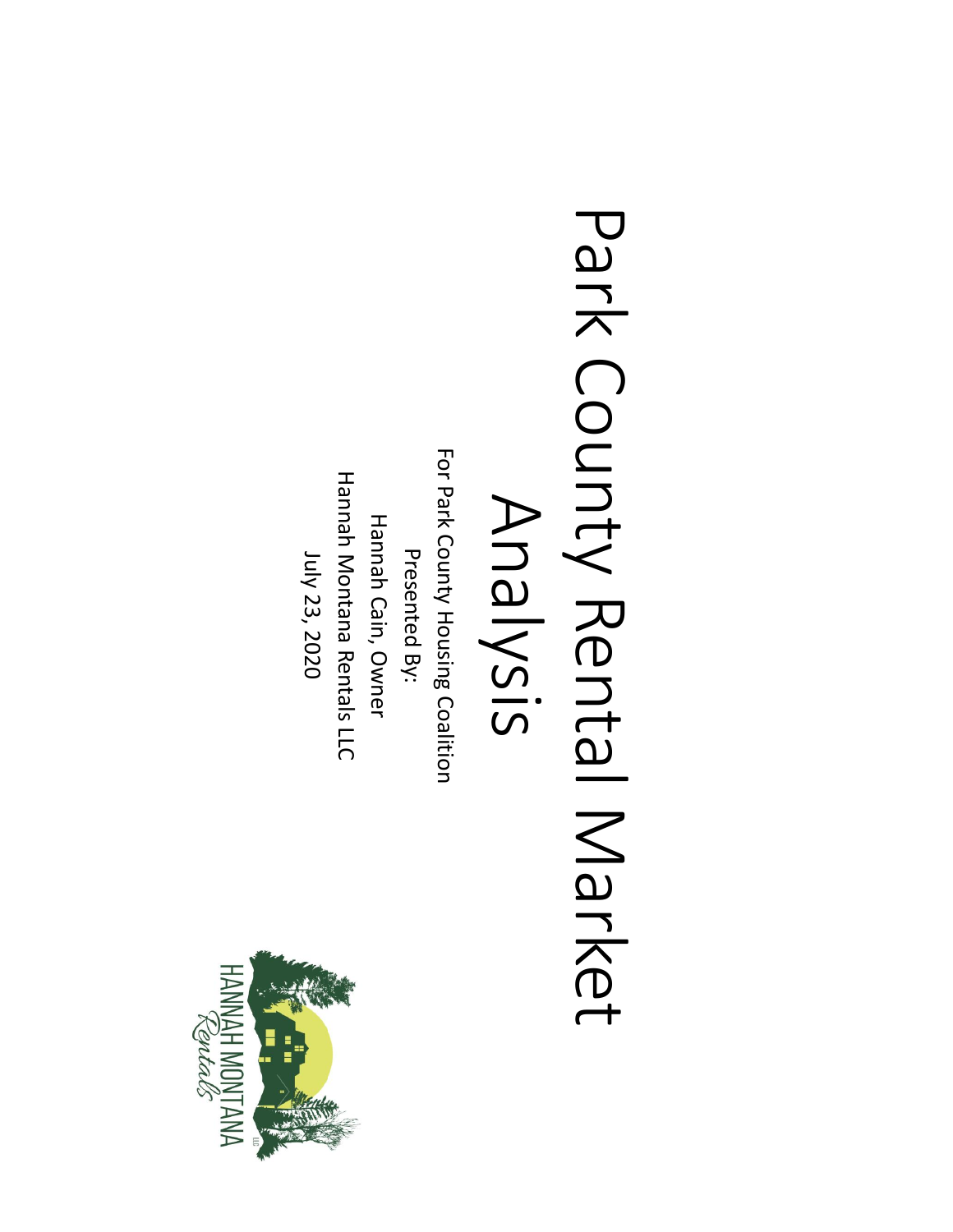#### COVERAGE COVERAGE

I manage 156 units total manage 156 units total

- Bozeman (6)
- Butte (1)
- Paradise Valley (9) Paradise Valley (9)
- Big Sky (1) Big Sky (1)
- Livingston (139) Livingston (139)
- Vacation -  $\overline{\phantom{0}}$
- Long Term – 142
- · Including View Vista and Mountain View Mobile Home Park Including View Vista and Mountain View Mobile Home Park
- Commercial –  $\prec$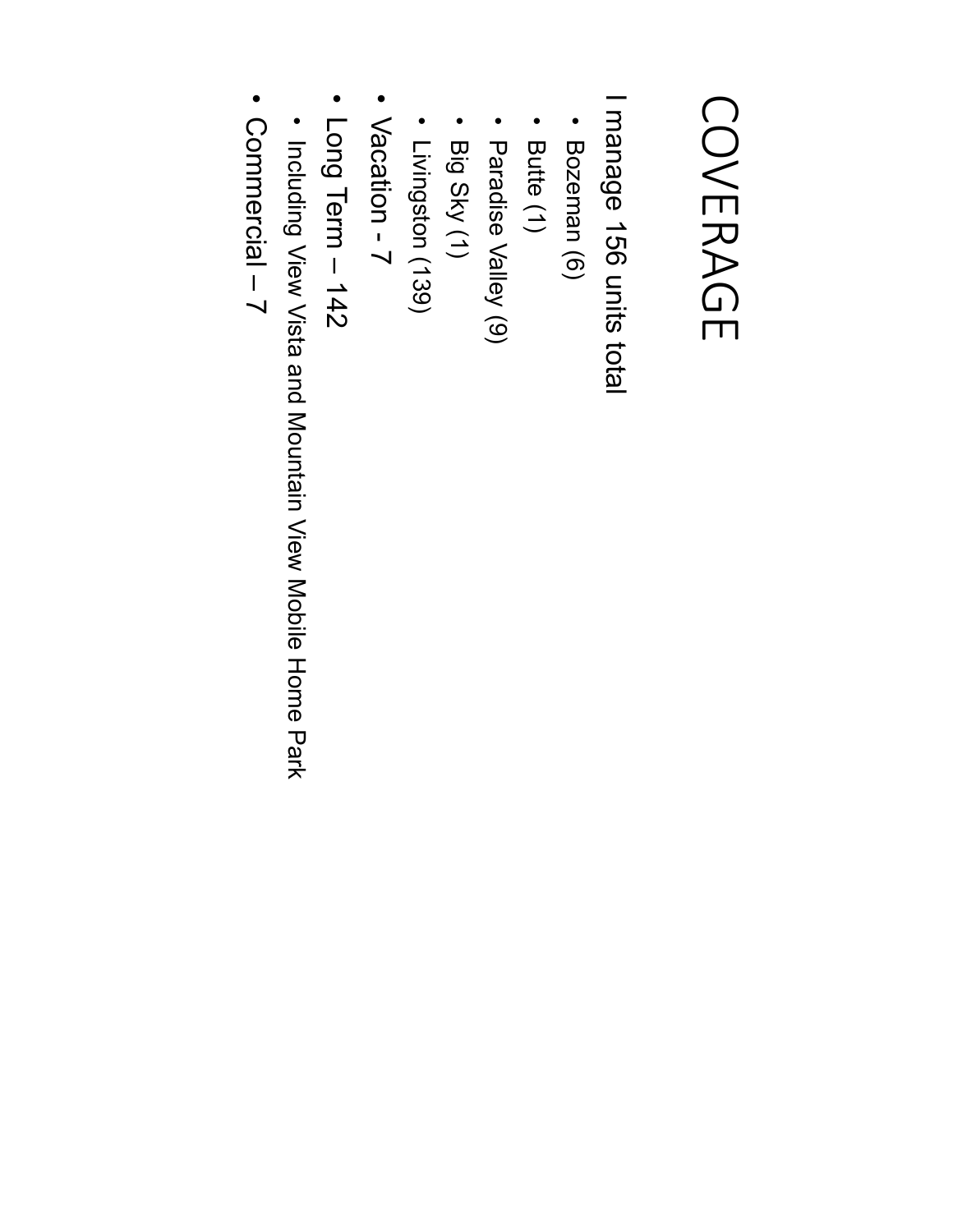#### VACANCIES VACANCIES

shortly thereafter because they though they could do better and find out that what they currently pay is signed and move in day after outgoing tenant vacates. THERE IS NO HOUSING AVAILABLE!!! applications with in the first week. Applicants can be approved and selected with in 2 weeks, lease Vacancy Rates better than what is coming available. better than what is coming available. shortly thereafter because they though they could do better and find out that what they currently pay is move or give notice, because they can't find anything else. I had several put in notice and rescind it move or give notice, because they can't find anything else. I had several put in notice and rescind it Locals are taking anything they can get, usually not even close to what they need. No one wants to signed and move in day after outgoing tenant vacates. THERE IS NO HOUSING AVAILABLE!!! applications with in the first week. Applicants can be approved and selected with in 2 weeks, lease Vacancy Rates – No such thing anymore, there are NO vacancies. Insted properties det multiple -ocals are taking anything they can get, usually not even close to what they need. No one wants to No such thing anymore, there are NO vacancies. Listed properties get multiple

- Maverick Maverick - 0 (2 on Zillow, but none on their website) 0 (2 on Zillow, but none on their website)
- Hannah Montana Rentals –  $\mathbf{\Omega}$
- Livingston Land Lady  $\overline{\phantom{a}}$  $\circ$
- Gates Group (mon Horse 2 ped 2 ped 2 ped 2 ped 2 ped 2 ped 2 Gates Group (mobile homes) -1 -\$1445 3 bed 2 bath in Iron Horse
- Windmill Flats (mobile homes)- Windmill Flats (mobile homes)-0
- AOK Rentals (??)  $\overline{\phantom{a}}$  $\overrightarrow{ }$ 4 bed 2 bath \$1925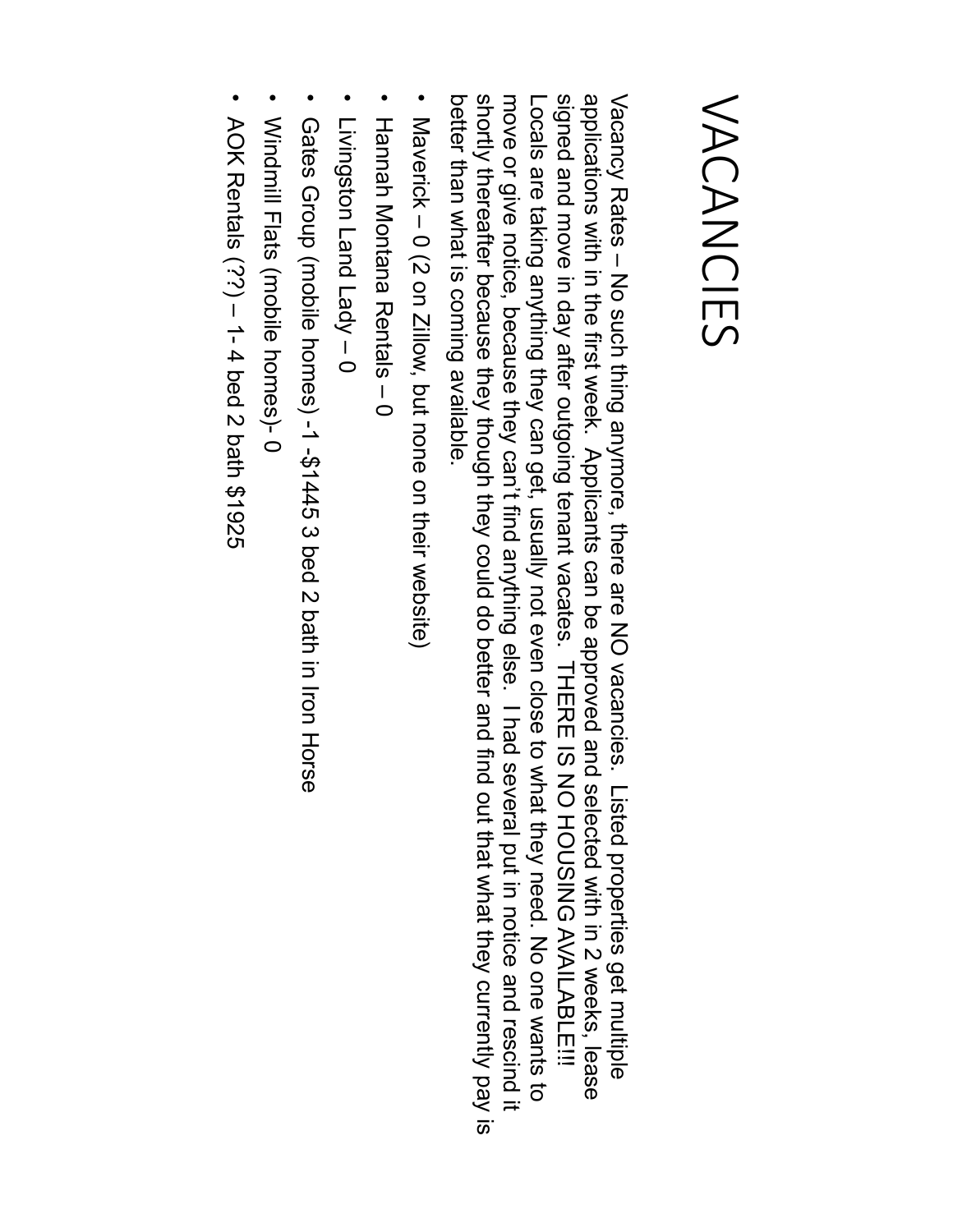### RENTAL RATES RENTAL RATES

| In town       | House S/yard |
|---------------|--------------|
|               | No garage    |
| 4 bedrooms    | \$1800       |
| 3 bedrooms    | \$1500       |
| 2 bedrooms    | 31000        |
| 1 bedroom     | 008\$        |
| <b>Studio</b> |              |

Out of town w/ space animals

- • 4 bed \$2100+
- 3 bed \$2000+

Studio \$480-520 Apartment Apartment \$1200 -<br>\$1700 \$120<br>\$48<br>\$520 \$900-1100 no storage \$850

> Large Yard \$1000-\$1250 \$1900+ \$1600 Garage also Large Yard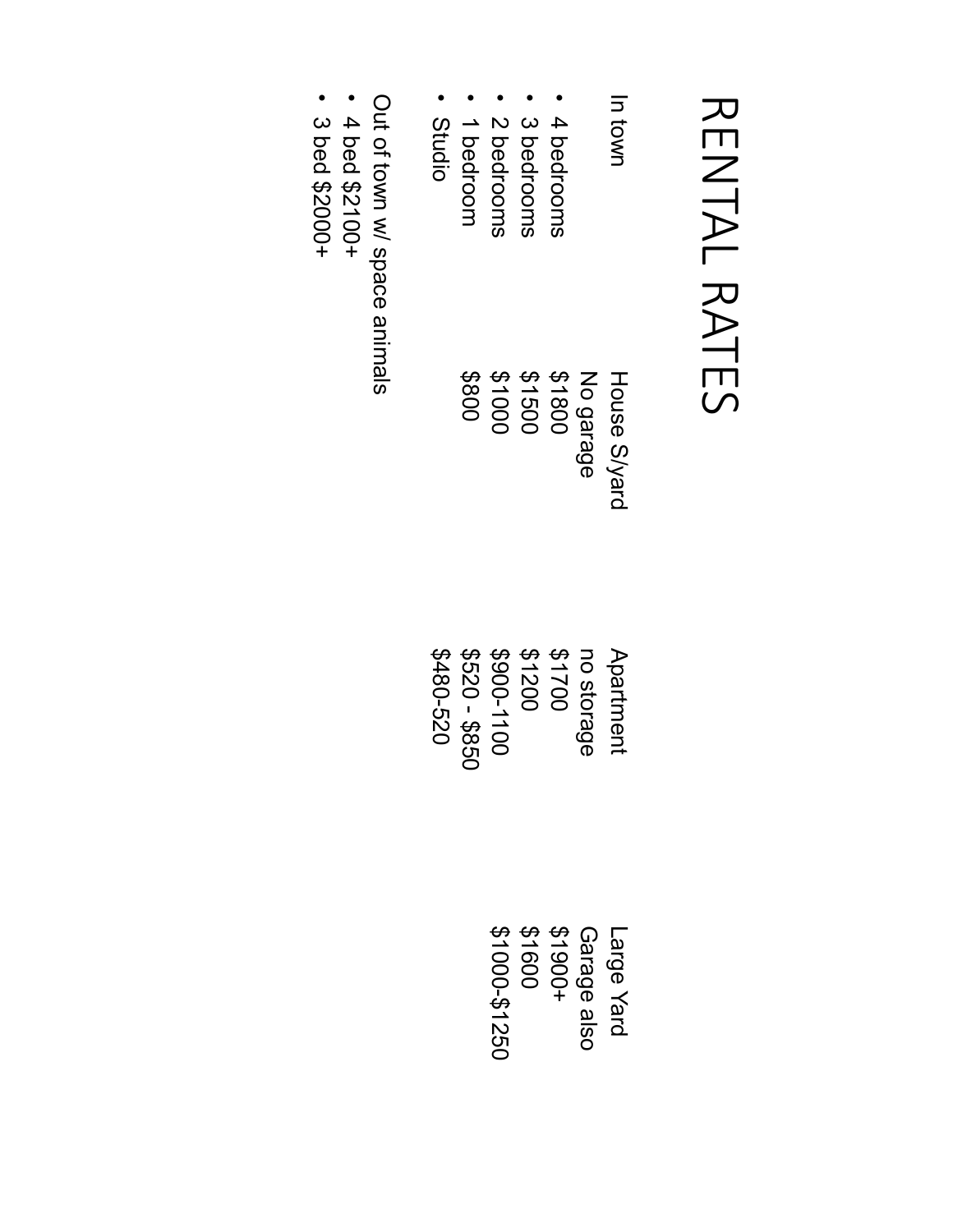# **LONG TERM RENTAL NEEDS** LONG TERM RENTAL NEEDS

- 10+ calls a week for 2 or<br>33 -bedroom places, nothing available.
- Out of state moving here Out of state moving here
- Bozeman to expensive, nothing available Bozeman to expensive, nothing available
- · Livingston local relocation, various reasons (roommate, divorce, rent Livingston local relocation, various reasons (roommate, divorce, rent increase)
- bedroom units bedroom units. · Livingston NEEDS multi family housing units (apartments) 2 and 3 Livingston NEEDS multi family housing units (apartments) 2 and 3
- Rental Rates are lower for apartments than houses Rental Rates are lower for apartments than houses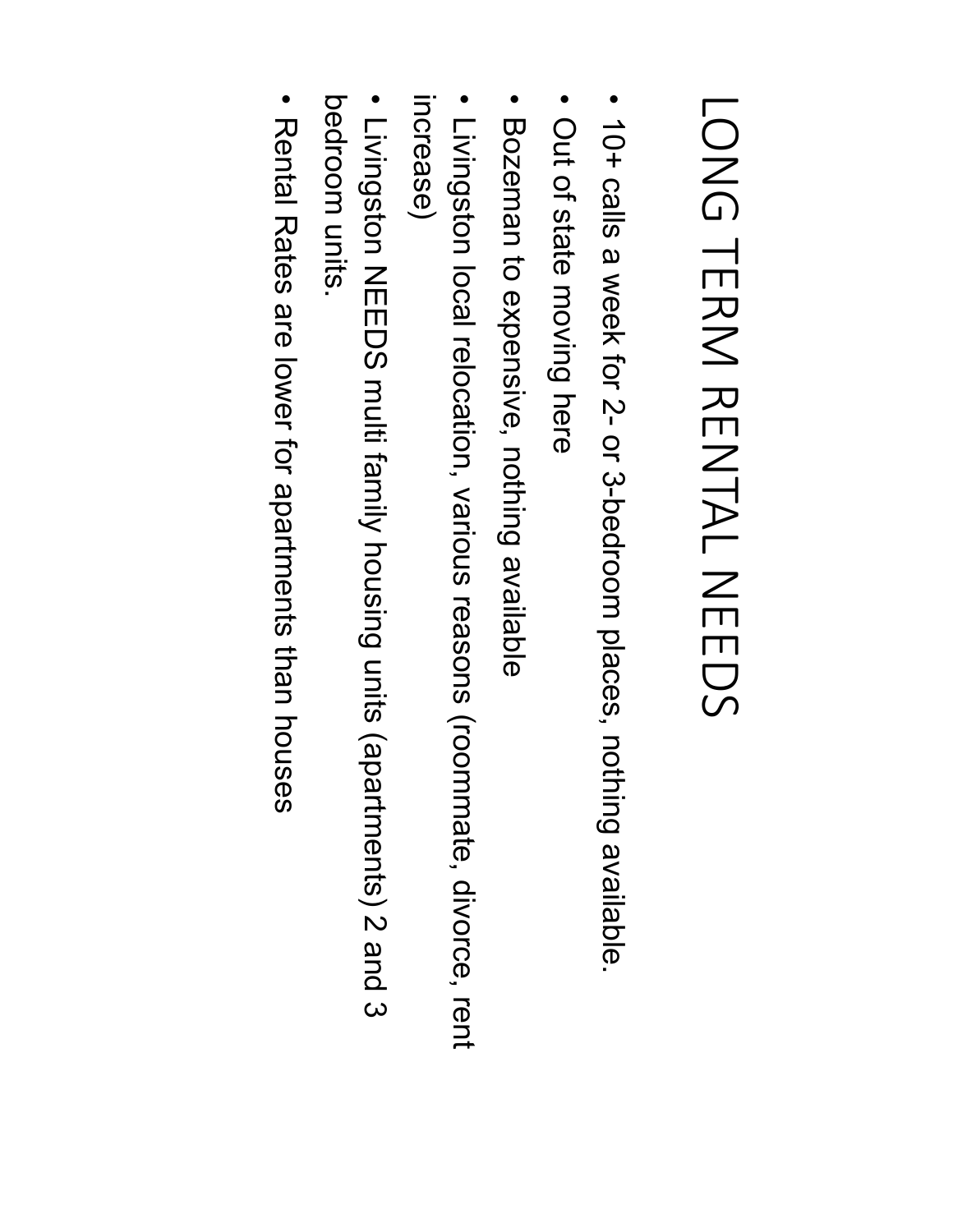### **RENT INCREASES** RENT INCREASES

outrageous if they were paying water bills, these bills have become outrageous. • City Water bill rates caused many owners to increase their rents if they were paying water bills, these bills have become City Water bill rates caused many owners to increase their rents

• County Taxes were also raised (many almost doubled) this past County Taxes were also raised (many almost doubled) this past year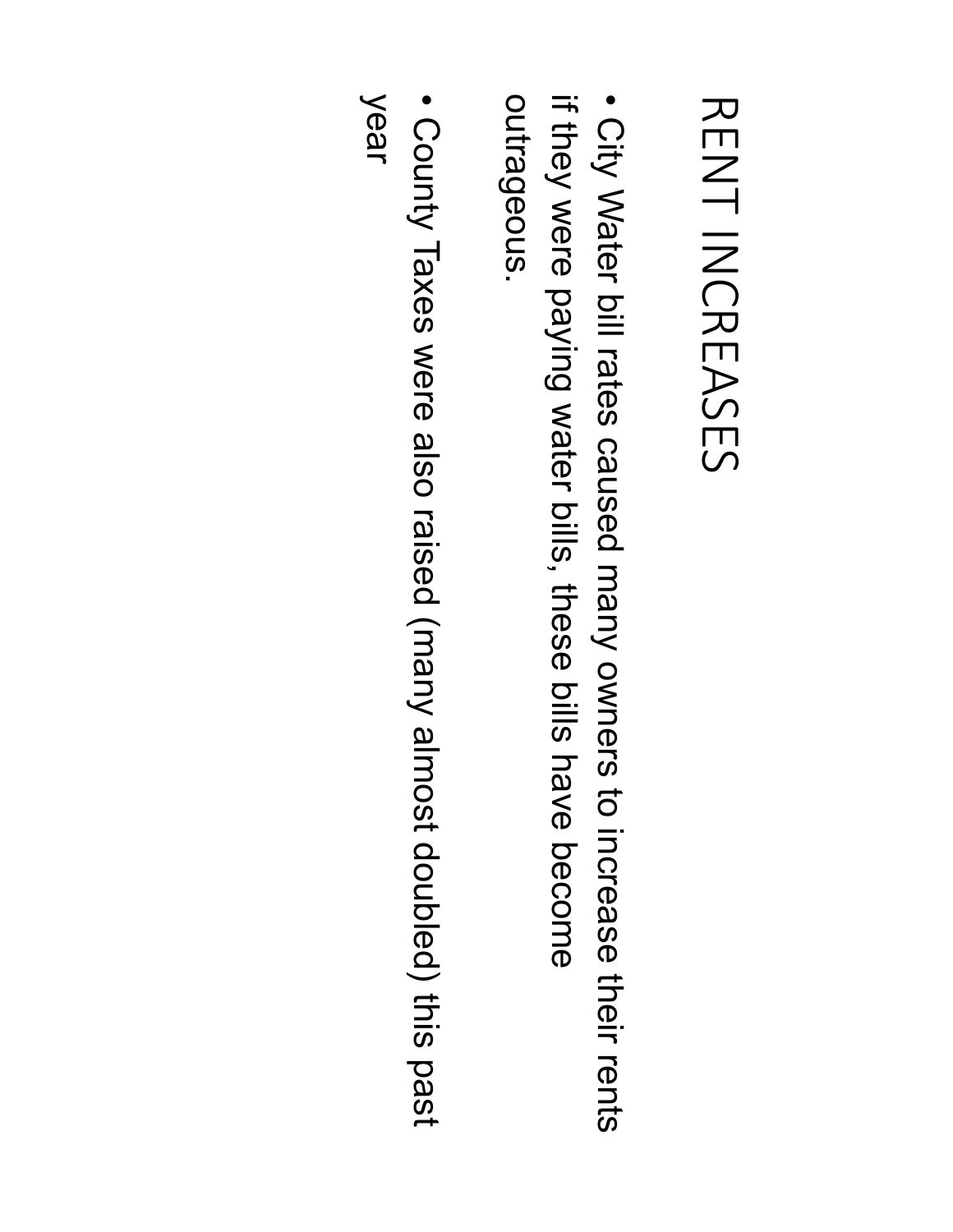## EMPLOYER HOUSING EMPLOYER HOUSING

- · Limited Searches Limited Searches
- · Medical Professionals Medical Professionals
- employers are housing their employees, but there isn't enough housing available employers are housing their employees, but there isn't enough Valley / Gardiner housing available ʹ more housing needed, not certain how many
- Livingston in town, not a lot of this happening, 2 requests this year for Medical professionals Medical professionals Livingston in town, not a lot of this happening, 2 requests this year for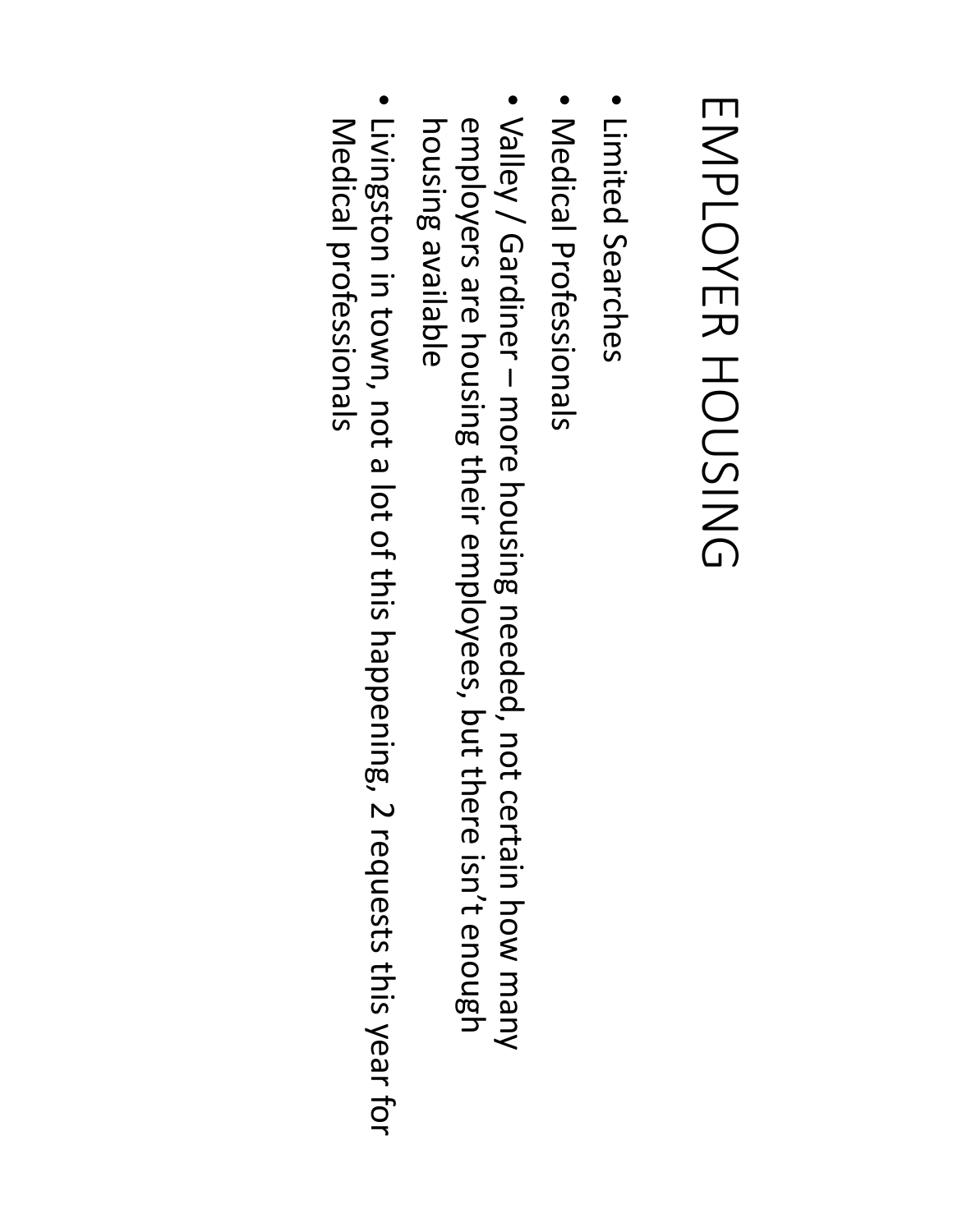### COVID Long Term COVID Long Term

#### CONTACTED CONTACTED

- I had a total of 6 tenants contact me about COVID related layoffs or trouble paying rent. I had a total of 6 tenants contact me about COVID related layoffs or trouble paying rent.
- 5 have completely caught up 5 have completely caught up
- 1 is still catching up, they agreed to a payment plan 1 is still catching up, they agreed to a payment plan

ALL WHO FELL BEHIND ALL WHO FELL BEHIND

- All have been notified of options available, such as ROC assistance, the State programs etc. All have been notified of options available, such as ROC assistance, the State programs etc.
- Owners have agreed to no rent increases at this time, since March. Owners have agreed to no rent increases at this time, since March.
- Owners have agreed to as much leniency as possible. Owners have agreed to as much leniency as possible.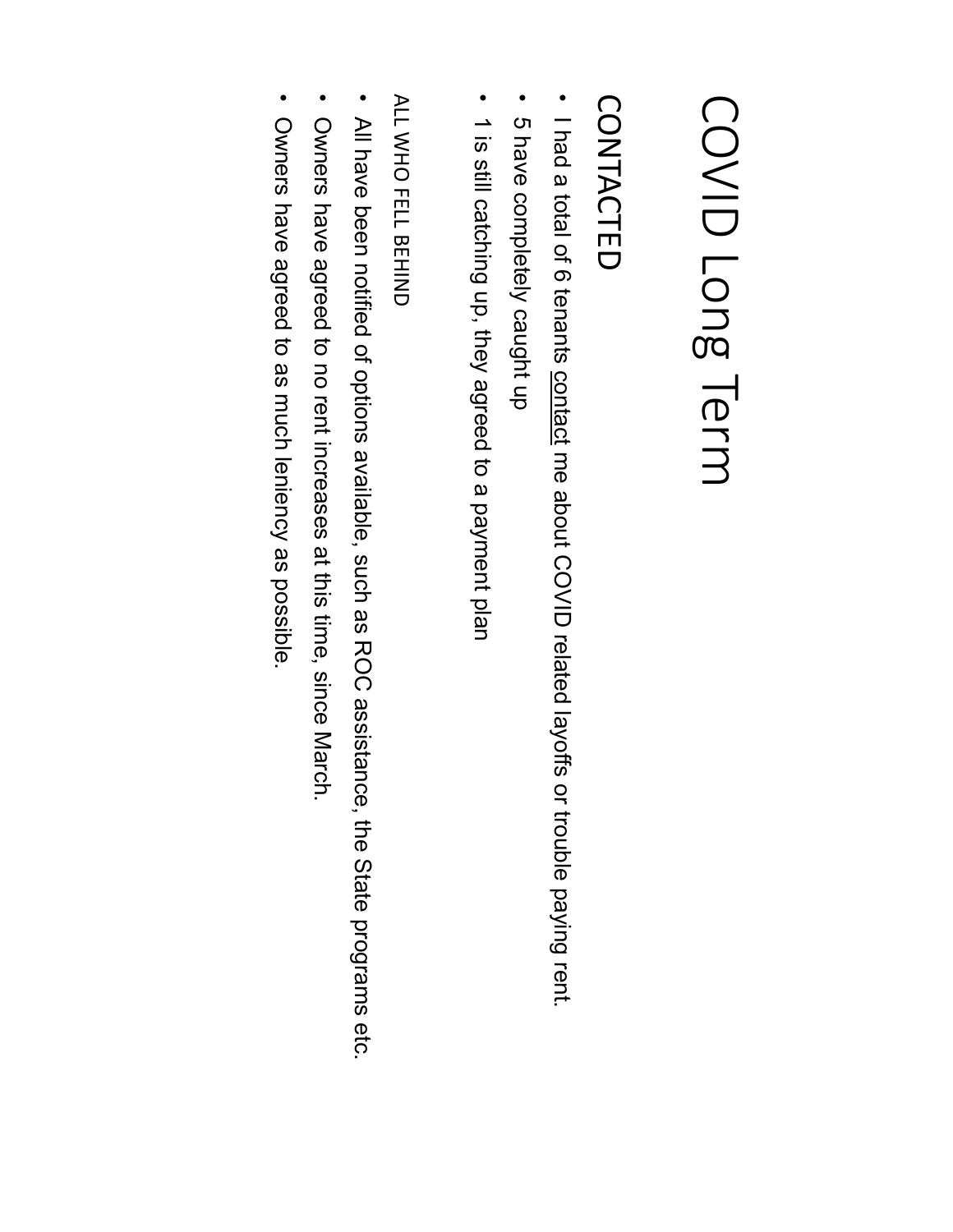# COVID-Long Term continued COVID -Long Term continued

#### **NOT Contacted** NOT Contacted

they couldn't be evicted • they couldn't request 6 tenants used the governors you can't be evicted excuse, they just didn't pay rent, they also didn't 6 tenants used the governors you can't be evicted excuse, they just didn't pay rent, they also didn't COVID assistance or lose their jobs, they just chose not to pay rent, because the governor be evicted. said

•

evicted, but the governors non evict order came out the day we were sending the notice evicted, but the governors non evict order came out the day we were sending the notice. • 1 was given notice to move out, they did, they had been been been betaind before COVID and were going to be 1 was given notice to move out, they did, they had been behind before COVID and were going to be

and were going to be evicted, but the governors non evict order came out the day we were sending the notice. and were going to be evicted, but the governors non evict order came out the day we were sending the • 1 was given notice, has not moved out, is now in eviction process, they had been behind before COVID 1 was given notice, has not moved out, is now in eviction process, they had been behind before COVID

exict order. Is  $\omega$  months behind and is on his  $N^{\text{a}}$  notice,  $\omega^{\text{a}}$  notice will be exiction. • evict order. Is  $\omega$  months behind and is on his  $\omega$ nd 1 has not contacted me, has not responded to notices, only stopped paying rent after the governor's non 1 has not contacted me, has not responded to notices, only stopped paying rent after the governor's non notice will be eviction.

eviction. He simply has not paid, habitually late. Fixed income • eviction. He simply has not paid, habitually late. Fixed income. 1 is one month behind, did not contact about COVID issues, is on 2<sup>nd</sup> notice, 3<sup>rd</sup> notice will result in 1 is one month behind, did not contact about COVID issues, is on 2nd notice will result in

possible eviction, they promptly paid, so they just weren't paying because of the governors non evict order. possible eviction, they promptly paid, so they just weren't paying because of the governors non evict order. • 2 were informed that once governors order expired, they would be subject to late fees, notices and 2 were informed that once governors order expired, they would be subject to late fees, notices and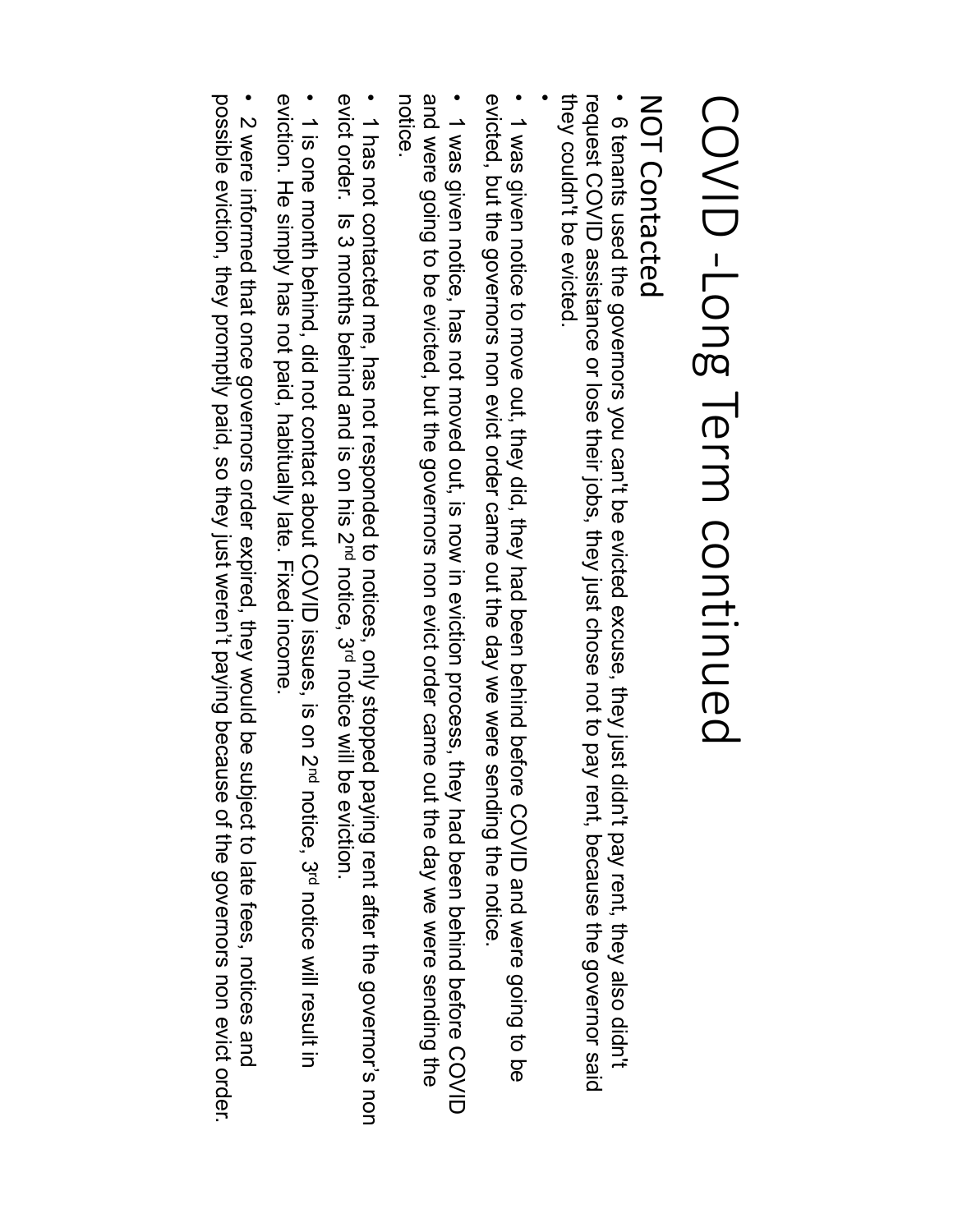### VACATION RENTALS VACATION RENTALS

Short term conversion Short term conversion - not a lot going from long term to short term. not a lot going from long term to short term.

assistance. Most are new home purchases (out of state owners) going to short term, or owners (out of state)<br>adding short term to their personal vacation home to take advantage of tourists and mortgage assistance. adding short term to their personal vacation home to take advantage of tourists and mortgage Most are new home purchases (out of state owners) going to short term, or owners (out of state)

I haven't had one that WAS long term switch to short term. I haven't had one that WAS long term switch to short term.

Real Estate prices too high to to play to put of state owners are making purchases Real Estate prices too high for locals to buy, more out of state owners are making purchases.